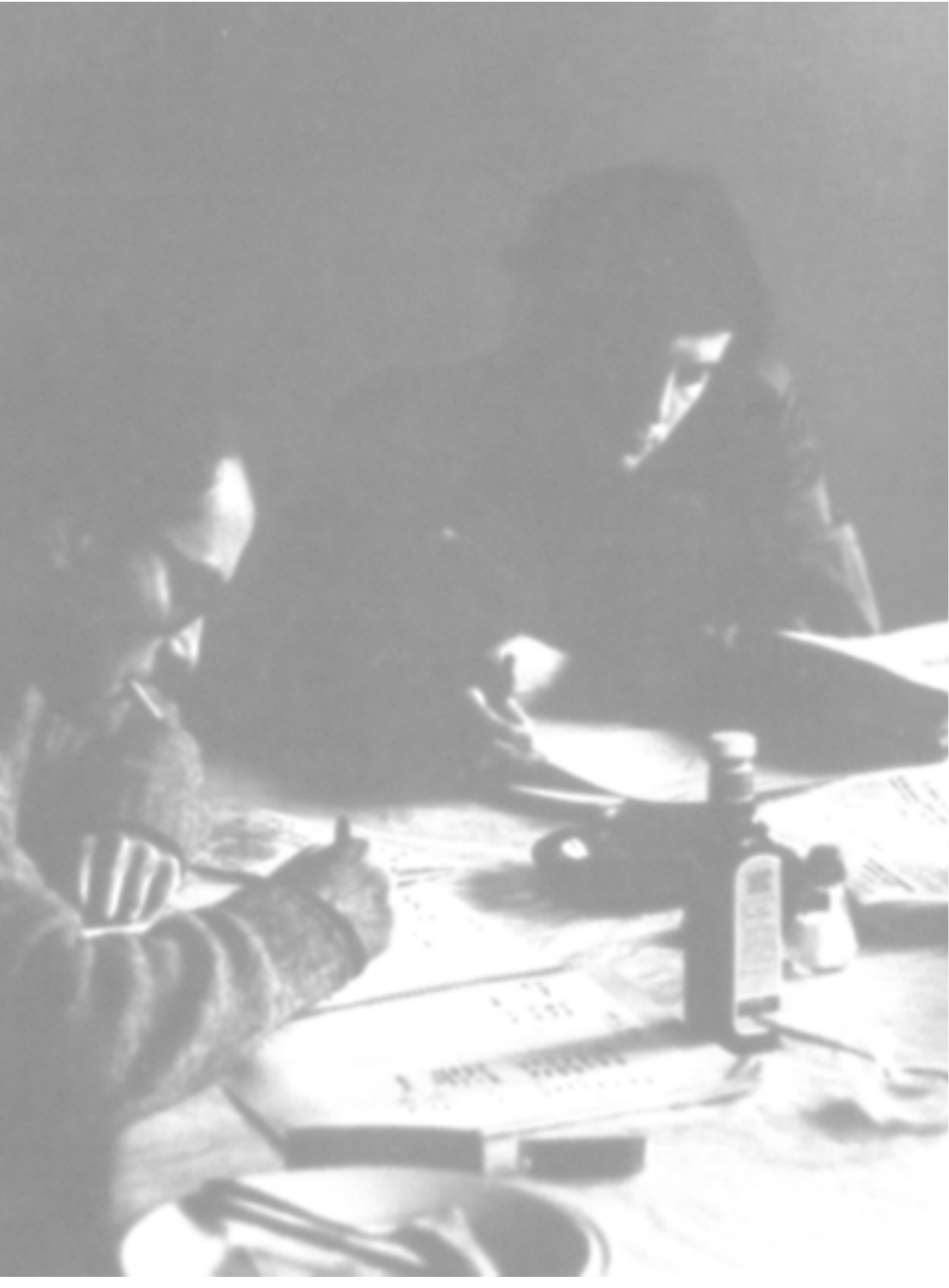- The films made by the Dziga Vertov Group are being shown in Brazil for the first time. Given their complexity and temporal displacement and that they have never been seen by most people here, a number of questions have been part and parcel of this production since this Exhibition was conceived, a little more than two years ago.
- They include: how does one show a collection of films that are extremely complex and that, in simplified terms, were seen as being mere political pamphlets by the film critics, or as extravagant exercises in cinema for political involvement? How does one introduce to the Brazilian public the effects of the dialectic process produced by the proposal, a film experience that is unique in its disassociation between sound and image — whether this was successful or not —, at a time when the funding policies for cinema are being discussed on a national level in terms of public heritage and financial return as a response to the question of the type of images that should be produced? How does one talk about a proposal for collective production against that of authorship and which as a consequence generates a series of misunderstandings regarding the very authorship of the films? Not to mention the fact that one of the participants is one of the most important directors in the history of cinema and that he was one of those responsible for the phenomenon of film authorship. Finally, how does one present films that were made more than 30 years ago in a climate of intense political debate from which the Brazilian public was forced to retire?
- These are questions that are put forward in this book and which the same is surely unable to answer. The articles were selected based on three different angles: the Dziga Vertov Group and its history, the relationship of Glauber Rocha with the Group and the presence of Jean-Pierre Gorin at this Exhibition.

## *Opening cans of Campbell's soup* pening cans *Jane de Almeida* de Almei of Campbell's soul

*6*

Curadora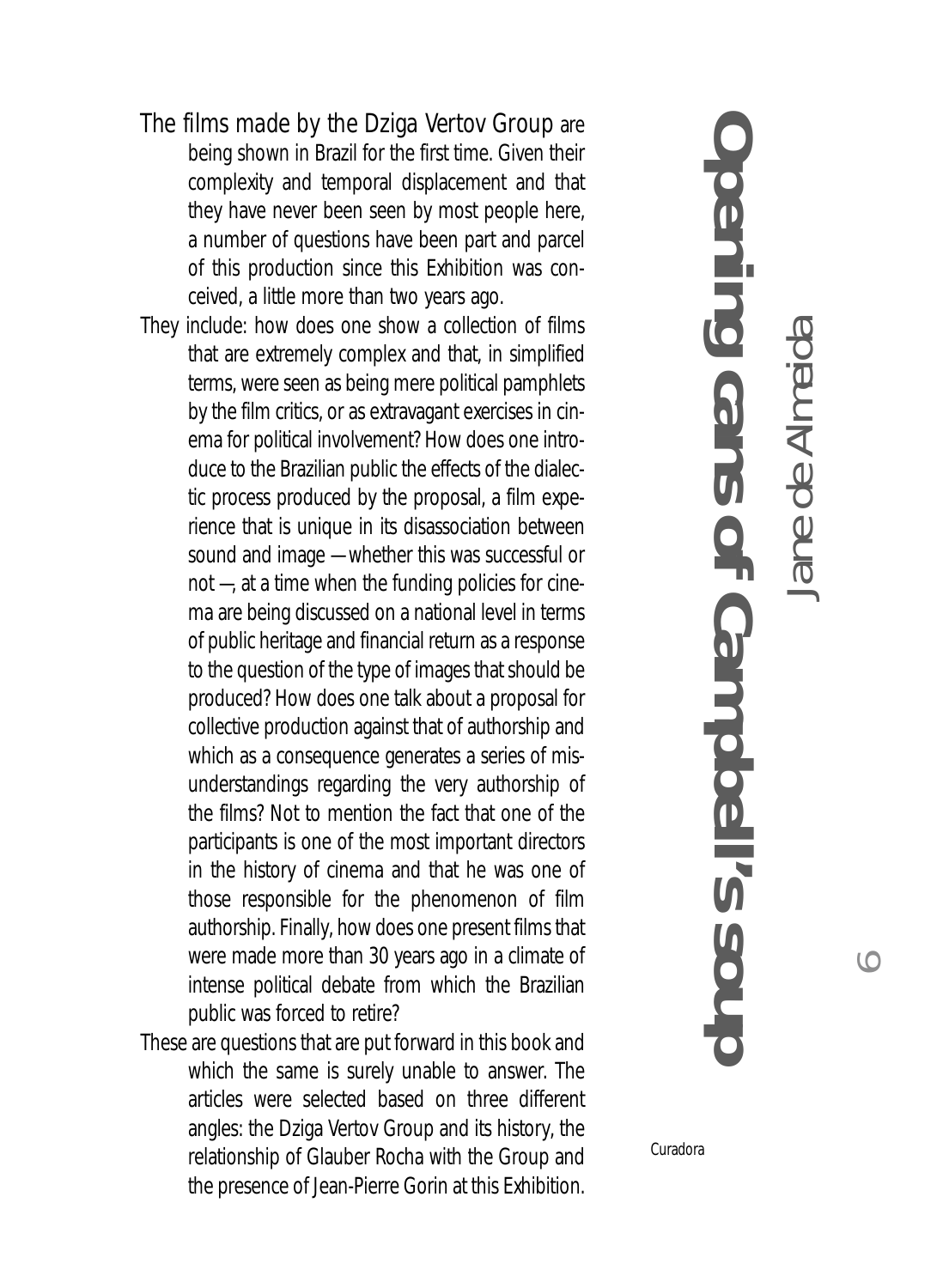It is hoped that this will serve as an initial point of reference and inspiration for the new questions that are certain to arise from the explanations and misunderstandings examined by the authors.

- The arrival of the Dziga Vertov Group was accompanied by the arrival of others, such as the ARC Group (Atelier de recherche cinématographique) and Chris Marker´s SLON group, aided by the new technologies for capture and editing of the *cinétracts*, since these mini films could be edited directly on the camera, promoting the idea of the absence of authorship (or of sole authorship) in the name of a collective work. Thus, *Un film comme les autres* is the precursor of the series, while not yet being named as a Dziga Vertov Group film 1 . It is only later on, probably after British Sounds, that the group took on the name of "Dziga Vertov", due to the influence of Jean-Pierre Gorin. With *Vent d'Est*, the group is established and Godard announces that for the Russian filmmaker Vertov, the definition of *Kinoki* is not of filmmaker, but rather of filmhand, differentiating *moviemaker* from film *worker* <sup>2</sup> .
- Alongside Jean-Luc Godard and Jean-Pierre Gorin, some other members were more frequent participants, such as Jean-Henri Roger, who is responsible for *British Sounds* and *Pravda*, writing scripts and directing with Godard; the photographer Paul Burron; Gérard Martin, who is sometimes cited as being co-director of *Vent d'Est*; and Anne Wiazemsky, who at that time was married to Godard and who acted in a number of the films of the Group. Other participants were at the fringes of this movement and their precise participation is not known. This, in a way, is a consequence of the proposal of collective filmmaking. Ironically, despite the collaborative will, the films are generally considered and analyzed as being part of Godard's filmography alone. Another consequence is that until not long ago the films appear to have been adrift among the distributors, who did not know who to ask for the rights of exhibition. For some time we had no clues as to how to obtain them, until after a festival of political films in Nantes, in 2003, when Gaumont sent us an answer <sup>3</sup>. The same thing occurs when seeking to list the credits for the films, since the entire technical credit is resumed under the name of the Dziga Vertov Group, with one or another name attached.

<sup>[</sup> 1 ] Godard himself admits that *Um film comme les autres* is the first in the series of revolutionary films he made, in an interview for Kent E. Carrol published in "Film and revolution: Interview with the Dziga-Vertov Group". In *Focus on Godard*, New Jersey: Prentice-Hall, Inc, 1972. p.53.

<sup>[2]</sup> In the same interview cited above for Kent E. Carrol given in English in 1970, p. 50.

<sup>[</sup> 3 ] The *Cahiers du Cinéma* comment on this problem when they write about the Festival of Nantes. Patrice BLOUIN. "Mémoire. Où est le cinéma politique ?" Paris, April 2003. pp. 10-12.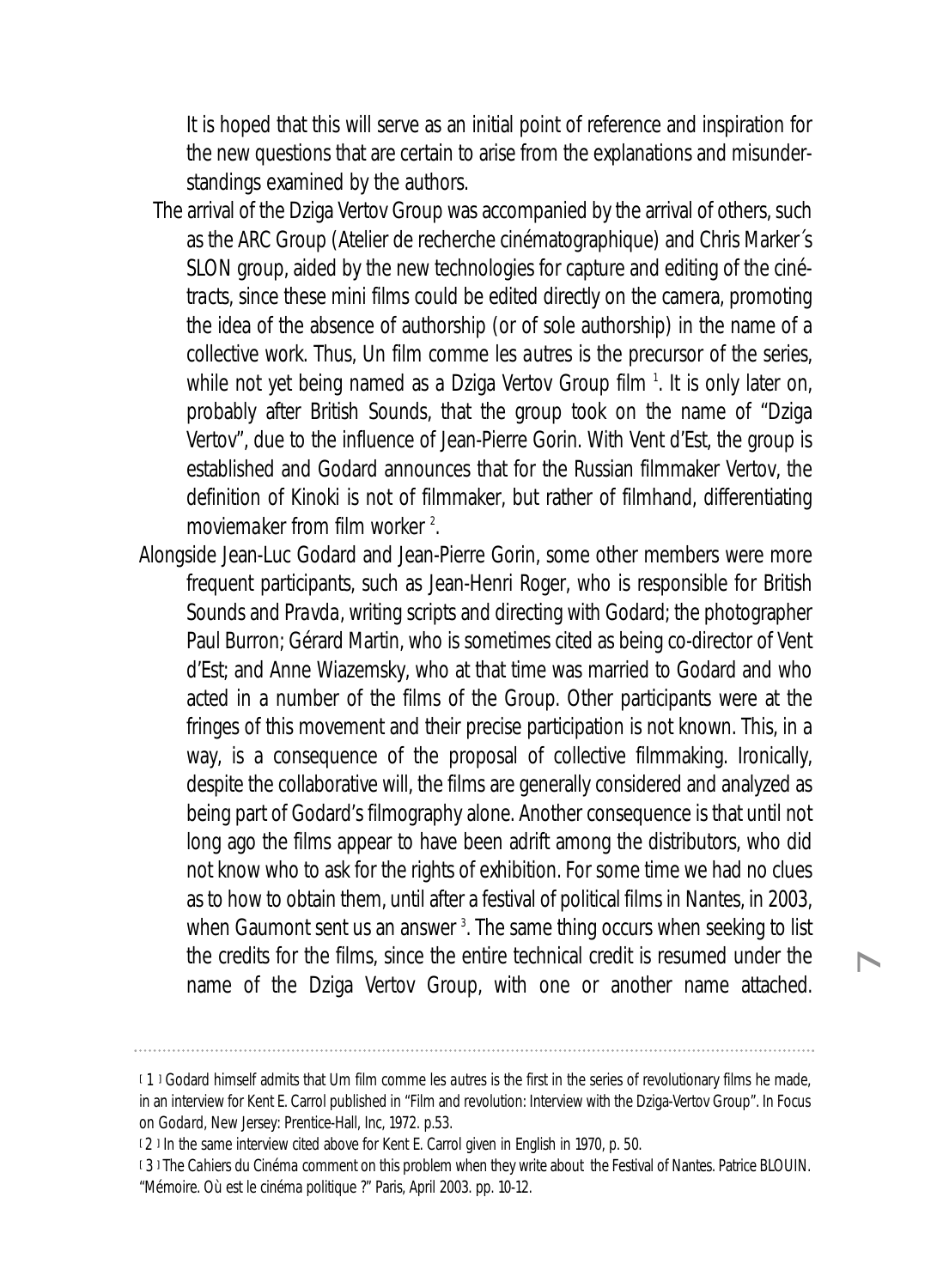In extreme cases, as in the text by James MacBean on *Vent d'Est* published in this catalogue, the films appear solely as works by Jean-Luc Godard.

- Instead of crediting the films simply to the "Dziga Vertov Group", we decided to publish a credit guide with references to all the different sources. If on one hand this appears contradictory to the proposals of the Group, on the other it brings a little of the historicity of the process and its reception, and also enlists subjectivities somehow and examines issues related to collective work. This initiative appears to be coherent when one considers the path marked out by the films of the Group. Each film attempts to answer questions remaining from its predecessors and, almost in the end, in *Tout va bien* (which at this stage is not a film by the Group, but rather by Godard and Gorin and signed as such), the conclusion regarding the collective, arising from an initial disappointment with the workers organizations, falls more evidently upon the individual story as being that which constructs the greater history. In a way, this is also the procedure in *Letter to Jane*. Nowadays it is more common to think that the Group came into being as a result of the effort and desire of Godard and Gorin. Gorin answers, in an interview given in 1970, when he and Godard were asked how many people comprised the Dziga Vertov Group: "At this moment, two, but we are not even sure. There is a left wing and a right wing. Sometimes he is the left and I am the right, it is a question of practice". 4 In compliment to this statement, Godard at this time declares several times that working as a group was a way to destroy the dictatorship of the director.
- After more than 35 years since its beginning, having been immediately received with a certain furor by the first viewers and soon being relegated to limbo and qualified as being "extremist", "radical", "unwatchable" and over politicized by film lovers and also overly "aestheticizing" for political cinema made at that time, these films return together in the form of presentations or as part of the cinematography of Jean-Luc Godard, or in tributes that present films made by Jean-Pierre Gorin or within a political theme regarding the 1960's and 1970's. Rarely is there an exhibition solely of "Dziga Vertov Group" films and, for this reason, another question becomes necessary: what does it mean to watch these films today? Before attempting to frame them within a more temporal perspective,

<sup>[</sup> 4 ] Michael GOODWIN, Tom LUDDY and Naomi WISE. "The Dziga Vertov film group in America". In *Take One. The film magazine*, vol. II, n. 10. Canada, March/April 1970. pp. 8-27. Or in "The Dziga Vertov film group in "America: an interview with Jean Luc Godard and Jean Pierre Gorin", in *Cinefiles*. Internet version of the same interview: http://www.mip.berkeley.edu/cgi-bin/cine\_doc\_detail.pl/cine\_img?11165?11165?1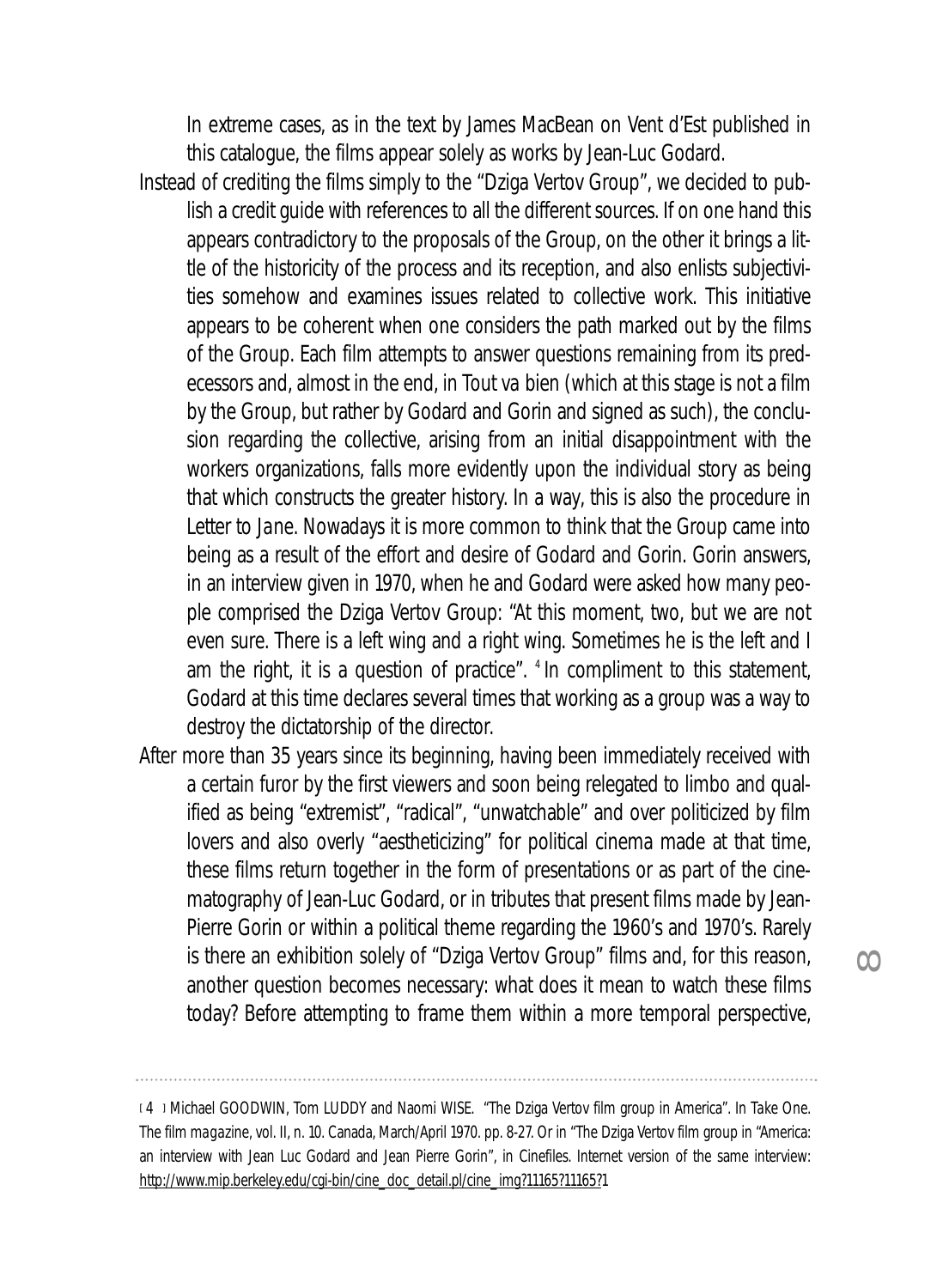which obliges the receptor to try and understand the object of fruition according to what it brings from its time, these films are singular experiences regarding the ideological consequences of that which one chooses as a form. The films lead Brecht beyond alienation, lending continuity to the very Brechtian lesson that the problem of form is in itself the problem of politics. And in this they bring the breeze of the freedom with which they were made, in the bold contrast of color used by those who made films to be seen and not to be read, as Gorin insists, arguing against the proclaimed end of writing <sup>5</sup>. In all of the nine films, to a greater or lesser degree, the sound and the image are independent elements that sometimes dance together and sometimes clash. In this sense, the accusation of the pamphletary verbosity is an accusation that is little reflected from a hasty point of view in that which it presents. There is a first layer containing a solid presence of spoken lines. But, perhaps given the complexity that these propose, the viewer is left in a position of admitting that there are other layers to be perceived via unexpected connections that are brought to life in them.

- It is very rare to see a political film that has taken its proposal as far as the films made by the Dziga Vertov Group. Of course, after the more student based political phase, after the prolonged and risky terrorist political attempts, after the growth of the consumer ideologies, after the cultivation of an independent position as a subjective ideal, it is difficult for the common contemporary man to see himself as belonging to the "bourgeois" or the "worker" group, since he has always been a part of both. But since then, the more political films that go against the grain of power have been so focused on content, so unconcerned with the consideration of form (if we wish, to be submitted to that which Hollywood defines as form), with such simplified readings of what is power, that we appear to have lost the connecting link between what happened in the days of the Group and what is happening today. There is, in this sense of loss, a desire for evolution that does not always occur, but reviewing and rethinking these films to a point beyond that of a nostalgic feeling may stimulate chains of connections that were unperceived and connections that were already thought of as established, principally in regard to the world we have constructed since May of 1968.
- The first of the films, *Un film comme les autres*, shows an explosion of images from ciné-tracts made in May 1968 in black and white, intercalating the student debate on the class struggle. It is the precursor of collective film making in the

<sup>[</sup> 5 ] Gorin in an interview. Christian Braad THOMSEN, "Jean-Pierre Gorin interviewed. Filmmaking and history", Jump Cut, n. 3, 1974. pp. 17-19. http://www.ejumpcut.org/archive/onlinessays/JC03folder/GorinIntThomson.html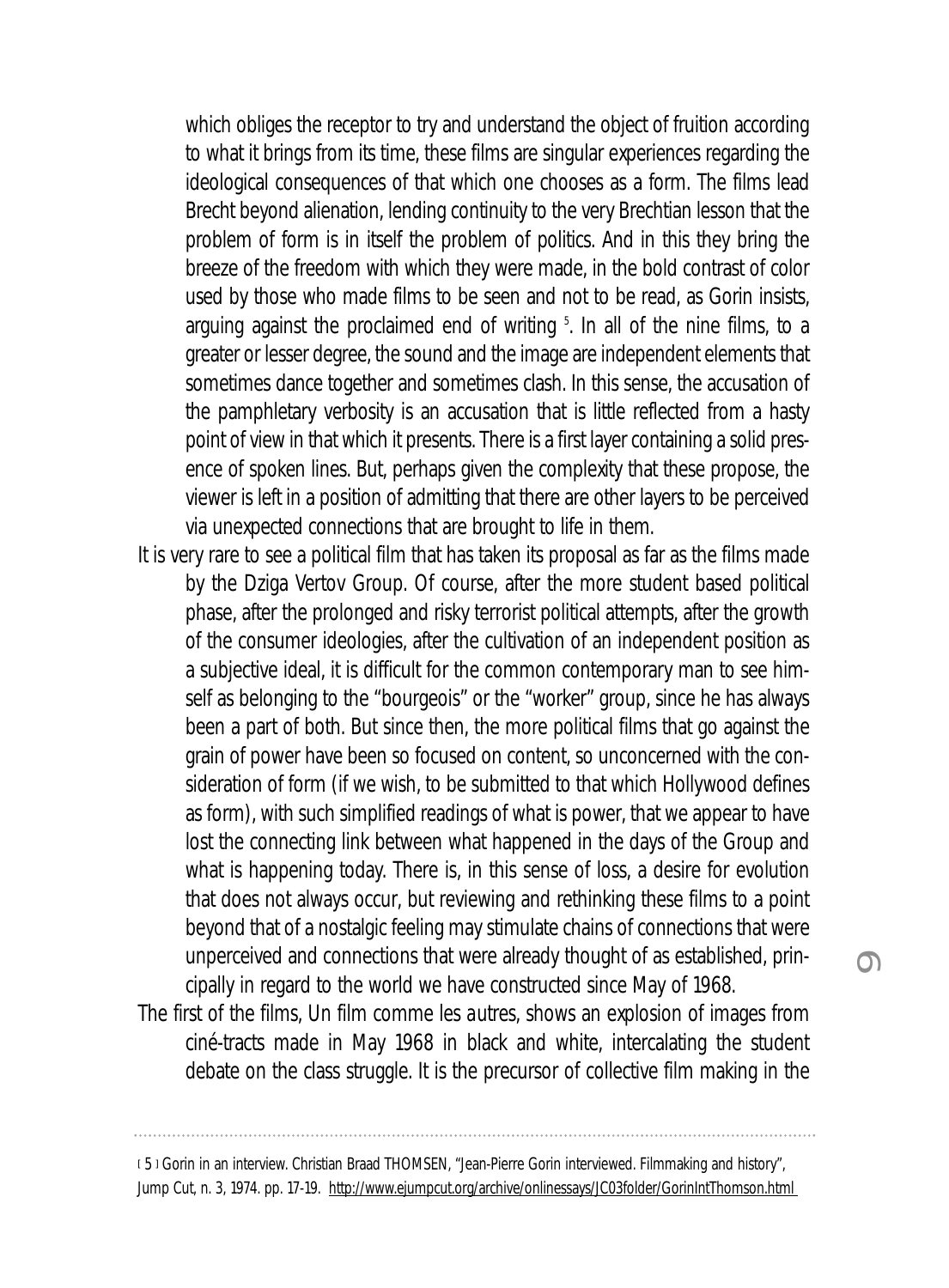work of Godard and is born of the political discussions between Godard and Gorin <sup>6</sup>. The conception of this way of making films, which does not reveal identities, in as much as it favors the spoken lines in detriment to the faces of the characters, is in itself already a procedure of this way of thinking that is to take shape in the next films. However, the contrast between the colorful rural landscape and the calm of the debaters, and the images of bombs and striking workers generates, at first, two interpretations: one with regard to the differences between the classes themselves, or rather, one that poses for the film and another that "poses" for the struggle. This latter opens up the problem that was later to be questioned by the Group — as in *Lotte in Italia* — with regard to the reality of theory and the reality of practice.

- The next film, *British Sounds*, was made in England, shortly after *One plus one* and from the outset the desire to film collectively was stated. Roger works with Godard and Maoism is what provides the stronger tone of the film's political scheme. The color of the film is red and the sound is that of repetition. The seven sequences, even if declared as being political, are still presented with a certain irony and humor in the play on revolutionary clichés, such as the flag being torn at the beginning and the bloody hand grasping for the red flag at the end. The irony reveals in itself the discomfort of assuming two positions and this resource is used frequently by Godard. In fact, the nucleus of the film is loaded with ironic scenes, such as the scene with the television announcer who parts from a liberal standpoint to state prejudice and which is intercalated with scenes of a British reality that fails to bear witness to the speech of the announcer. But if we think of the seriousness of the revolutionary sound that ends the film, in synchronicity with the image, its contrast with this irony appears to reveal a certain hesitation between the Godard of *Alphaville* and the revolutionary Godard.
- *Vent d'Est*, after *Pravda*, is the next in the series. It is entirely taken by the voice of the malign genius which, with the exception of *Tout va bien*, was to remain until *Ici et Ailleurs*. In reality it is a number of voices (and in the case of Vent d'Est, female), but one especially fulfills the role of dialectic differentia, and as a main thread guarantees the structure of the films. It also guarantees the deconstruction of the same in a more formal sense. Little by little, the characteristic disconnection between sound and image is what guides the films and also, gradually, gives a life of its own to the sound. *Vent d'Est* is a more vigorous work, with open questions. The voice of the malign genius answers *British Sounds* with no hesi-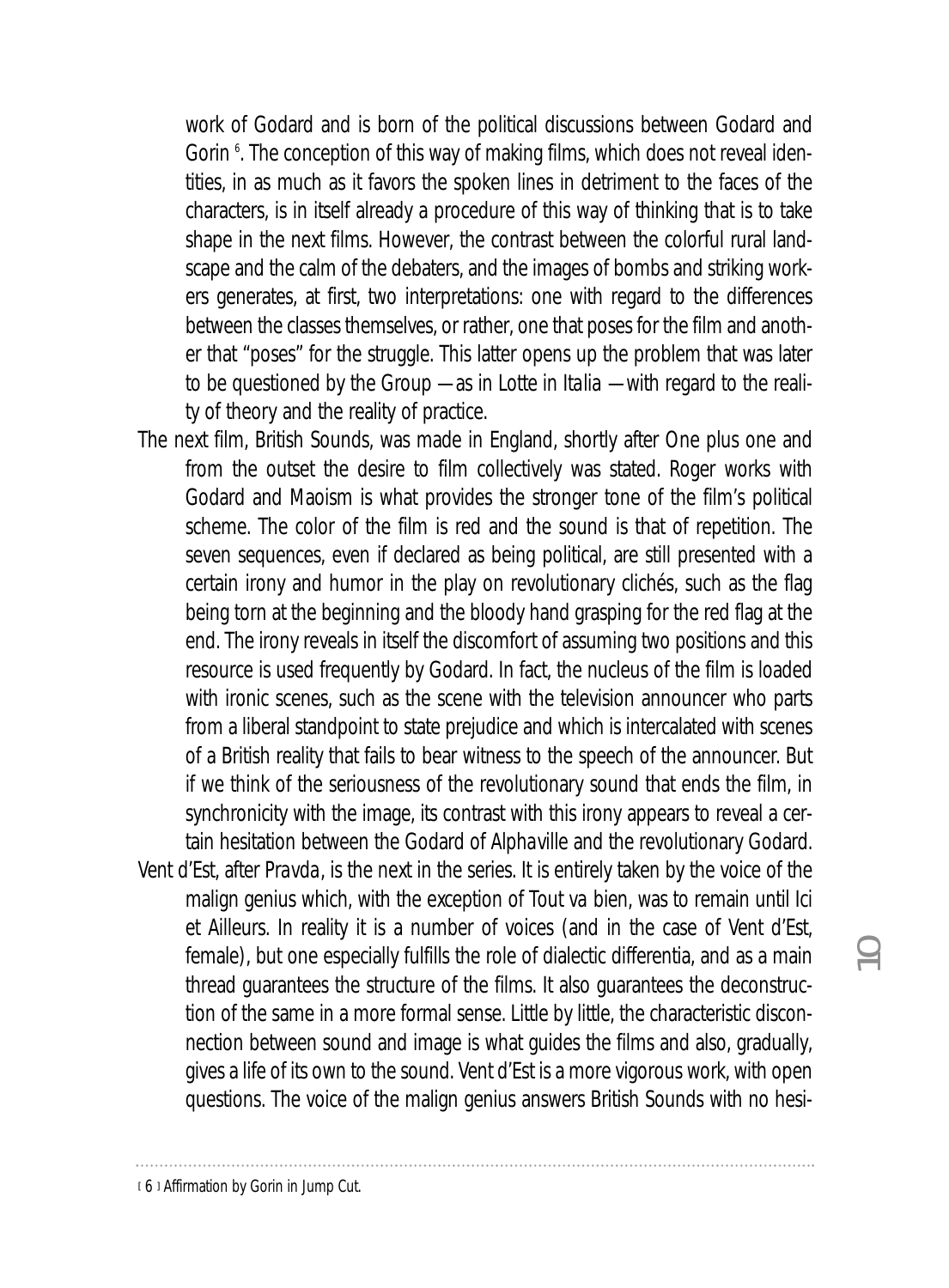tation and opens up an entire pathway of experiences, of which one was made with the participation of Glauber Rocha. Gorin explains that when working on the scene with Isabel Pons, the pregnant girl with the camera, it became a metaphor for the difficulties and hopes of the time that encountered at the crossroads the impossibility of a meeting between the tropicalists of the Third World and the conceptualists of the First in the question of class revolution. This impossibility is marked by the three hesitant steps taken by the pregnant girl towards Glauber and soon after her return by the same path <sup>7</sup>. The voice of Glauber sings and indicates the way of the "dangerous, divine and wonderful  $c$ inema"  $-$  of that time.

- Brazil was entering the most terrifying phase of the political dictatorship. Our cinema came under the censor, our thinkers were arrested, tortured and exiled; and Brazil was left with no dialogue between the inside and the outside that it had just taken up again with the modernist tradition. Glauber did not stop filming and his *Der leone have sept heads* is clearly an influence for the Dziga Vertov Group, as noted by Jean-Pierre Gorin and José Carlos Avellar, who in an article in this book also suggest a tighter exchange of influences with des-encountered solutions between the cinematographies of Glauber and Godard, of the First and the Third Worlds.
- Watching these films today is like being able to see a lost part of an important discussion that may perhaps have fed a line of film making somewhat abandoned by film goers and film producers, whose aesthetic project includes the reflectivity of the apparatus and a formal experimentation in cinema. A line that unites Mário Peixoto with Júlio Bressane and which, ironically, has nothing to do with so called "political" cinema. This line includes Glauber, but it appears that the "political" side of Glauber, in terms of the more commercialized interpretation of his *Hunger Aesthetic*, has been cultivated in our cinema. This is a shame, since it diminishes the diversity of readings on the complexity of the world.
- The films of the Dziga Vertov Group, which have less political importance today  $-$  in terms of the more evident political aspect, since in a way the aesthetic choice is

<sup>[</sup> 7 ] E-mail correspondence. "It is my girlfriend of the time, Isabel Pons, I enlisted to meet Glauber at the crossroad and whose pregnancy I transformed as a metaphor of our difficulties and our hopes by loading her with a camera; Glauber is in that scene because Raphael Sorin and I went to look for him in Rome; and the procedure, the 'script' that enabled Glauber to improvise his lines, the idea to have him stand at the crossroad and riff on the 'cinema do Terceiro Mundo' is mine; and this impossibility to meet for the Tropicalists of the Third World and the conceptualists of the First in quest of a revolution of the medium marked by Isabel's three hesitant steps in the direction indicated by Glauber and her return to the path she came from, I articulated it..."